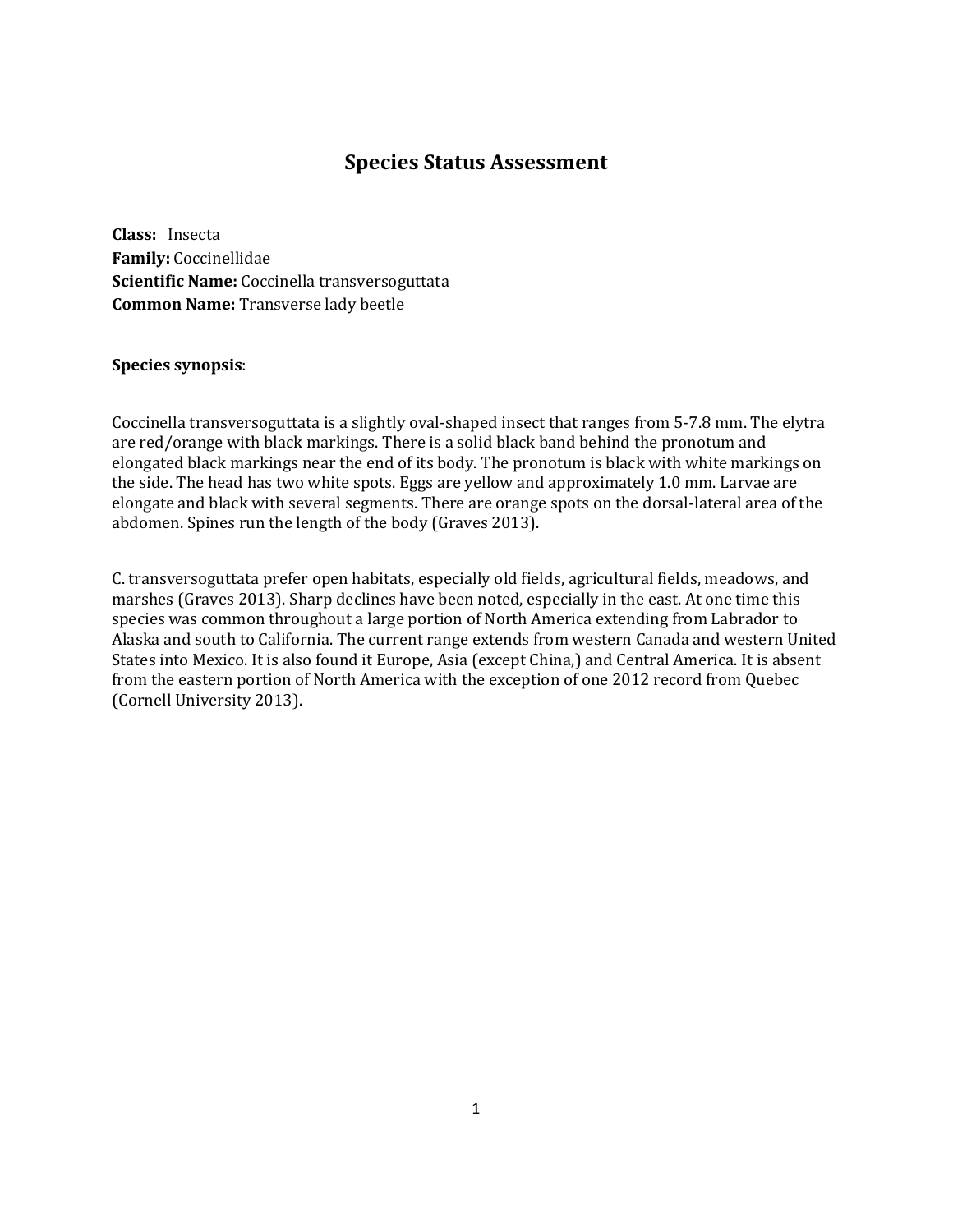### **I. Status**

#### **a. Current and Legal Protected Status**

- **i. Federal\_\_\_\_\_ None** \_\_\_\_\_\_\_\_\_\_\_\_\_\_\_\_\_\_\_\_\_\_\_\_\_\_Candidate? \_\_N\_\_\_\_\_\_\_
- **ii. New York \_\_\_\_\_\_\_\_\_\_\_\_None\_\_\_\_\_\_\_\_\_\_\_\_\_\_\_\_\_\_\_\_\_\_\_\_\_\_\_\_\_\_\_\_\_\_\_\_\_\_\_\_\_\_\_\_\_\_\_\_\_\_\_\_\_\_\_**

### **b. Natural Heritage Program Rank**

- **i. Global \_\_\_\_\_\_\_\_\_\_\_\_\_\_\_\_\_\_not ranked\_\_\_\_\_\_\_\_\_\_\_\_\_\_\_\_\_\_\_\_\_\_\_\_\_\_\_\_\_\_\_\_\_\_\_\_\_\_\_\_**
- **ii. New York \_\_\_\_not ranked\_\_\_\_\_\_\_\_\_\_\_\_\_\_\_ Tracked by NYNHP? \_No (but planning on it)\_\_\_\_\_\_\_\_\_**

**Other Rank:**

**Status Discussion:**

### **II. Abundance and Distribution Trends**

#### **a. North America**

**i. Abundance**

**\_\_x\_\_\_ declining \_\_\_\_\_increasing \_\_\_\_\_\_stable \_\_\_\_\_unknown**

- **ii. Distribution:**
	- **\_\_x\_\_\_ declining \_\_\_\_\_increasing \_\_\_\_\_\_stable \_\_\_\_\_unknown**

**Time frame considered: \_\_\_\_\_\_\_1980s to present\_\_\_\_\_\_\_\_\_\_\_\_\_\_\_\_\_\_\_\_\_\_\_\_\_\_\_\_\_**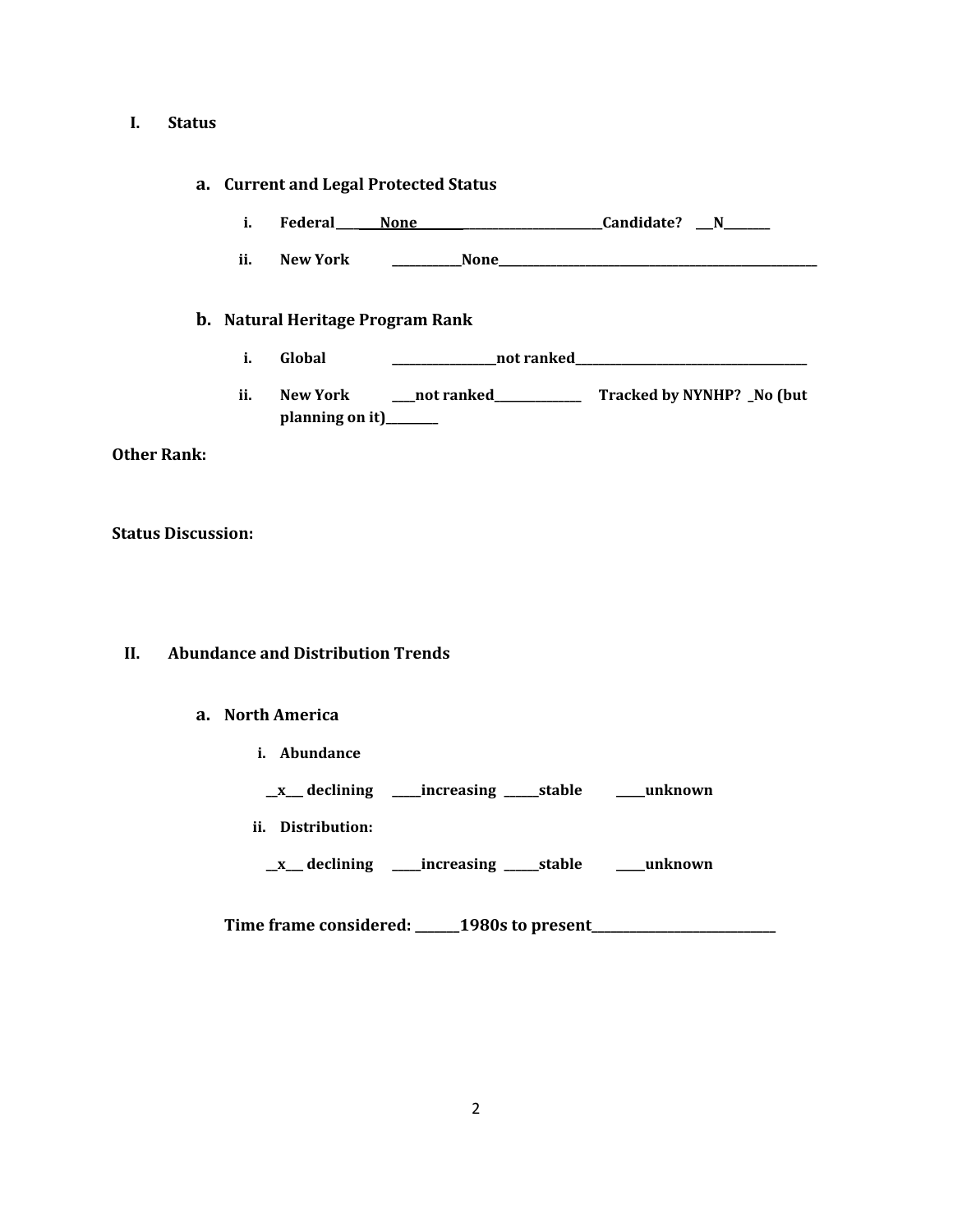- **b. Regional**
	- **i. Abundance**

**\_\_x\_\_\_ declining \_\_\_\_\_increasing \_\_\_\_\_stable \_\_\_\_\_\_unknown**

**ii. Distribution:**

**\_\_x\_\_\_ declining \_\_\_\_\_increasing \_\_\_\_\_stable \_\_\_\_\_\_\_unknown**

| <b>Regional Unit Considered: USFWS Region 5</b> |  |
|-------------------------------------------------|--|
| Time Frame Considered: ___ 1980s-present        |  |

# **c. Adjacent States and Provinces**

| CONNECTICUT                                                | <b>Not Present</b> | No data |  |
|------------------------------------------------------------|--------------------|---------|--|
| i. Abundance                                               |                    |         |  |
| ____ declining _____ increasing ____ stable ___ x__unknown |                    |         |  |
| ii. Distribution:                                          |                    |         |  |
| declining _____ increasing _____ stable ______ x___unknown |                    |         |  |
|                                                            |                    |         |  |
| Listing Status: __not listed___                            |                    | SGCN? N |  |

Declines first noted during the 1980s. The Lost Ladybug Project (Cornell University 2013): 0 of 119 were C. transversoguttata.

| <b>MASSACHUSETTS</b> | <b>Not Present</b>                                       | No data ______ |
|----------------------|----------------------------------------------------------|----------------|
| <i>i.</i> Abundance  |                                                          |                |
|                      | ___ declining ___ increasing ___ stable __ x_unknown     |                |
| ii. Distribution:    |                                                          |                |
|                      | ___ declining ____ increasing ____ stable ___ x__unknown |                |
|                      |                                                          |                |
|                      |                                                          | $SGCN?$ $N$    |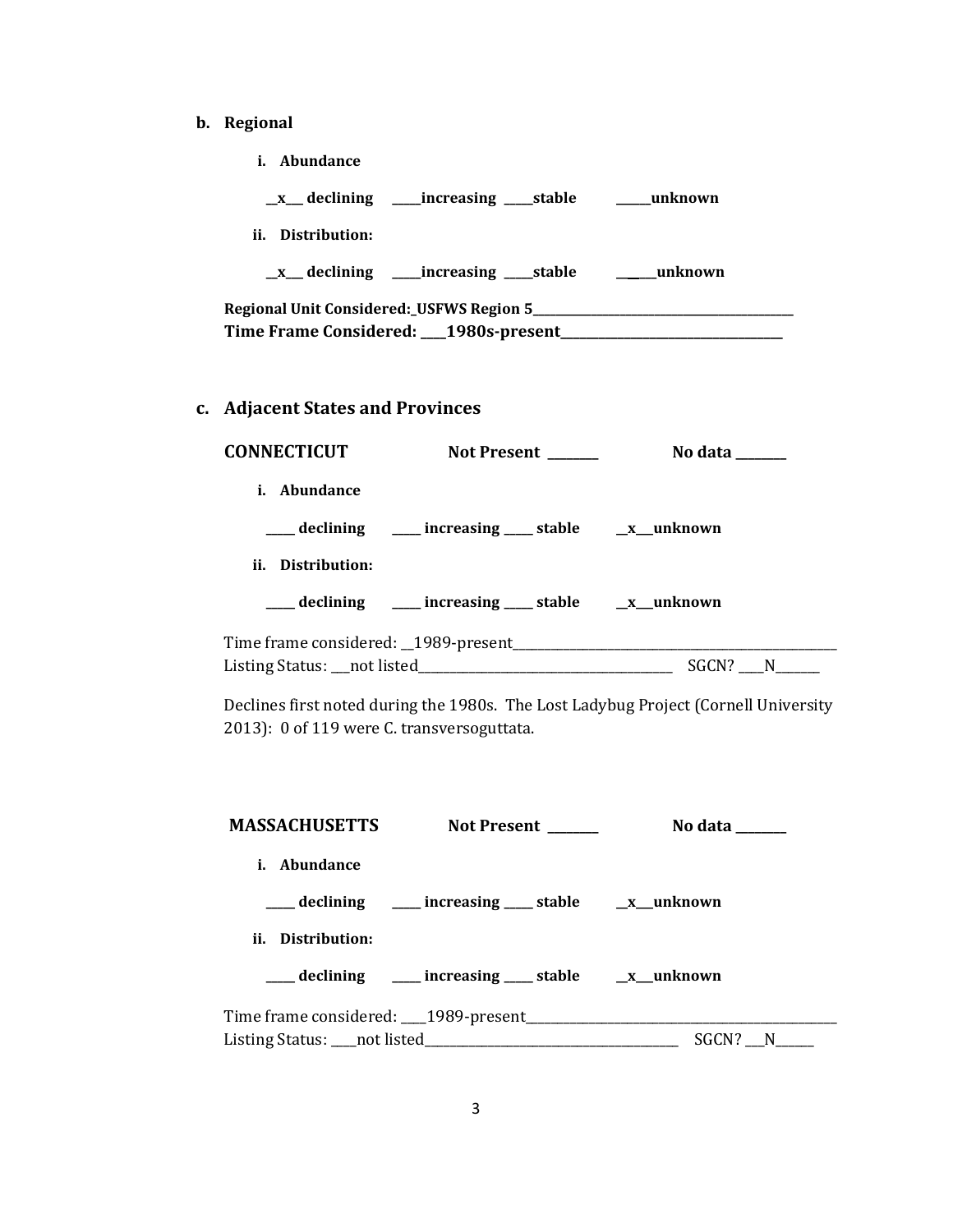Declines first noted during the 1980s. The Lost Ladybug Project (Cornell University 2013): 0 of 471 were C. transversoguttata.

| <b>NEW JERSEY</b>   | Not Present                                               | No data ______ |
|---------------------|-----------------------------------------------------------|----------------|
| <i>i.</i> Abundance |                                                           |                |
|                     | ____ declining ____ increasing ____ stable ___ x__unknown |                |
| ii. Distribution:   |                                                           |                |
|                     | ___ declining ___ increasing ___ stable __ x_unknown      |                |
|                     |                                                           |                |
|                     |                                                           | SGCN? N        |

Declines first noted during the 1980s. The Lost Ladybug Project (Cornell University 2013): 0 of 133 were C. transversoguttata.

| <b>ONTARIO</b>      | <b>Not Present</b>                                            | No data ______ |
|---------------------|---------------------------------------------------------------|----------------|
| <i>i.</i> Abundance |                                                               |                |
|                     | ___ declining _____ increasing ______ stable ___ x___ unknown |                |
| ii. Distribution:   |                                                               |                |
|                     | ___ declining _____ increasing ______ stable ___ x___ unknown |                |
|                     |                                                               |                |
|                     | Listing Status: _on high priority candidate list_             |                |

Declines first noted during the 1980s. The Lost Ladybug Project (Cornell University 2013): 0 of 90 were C. transversoguttata.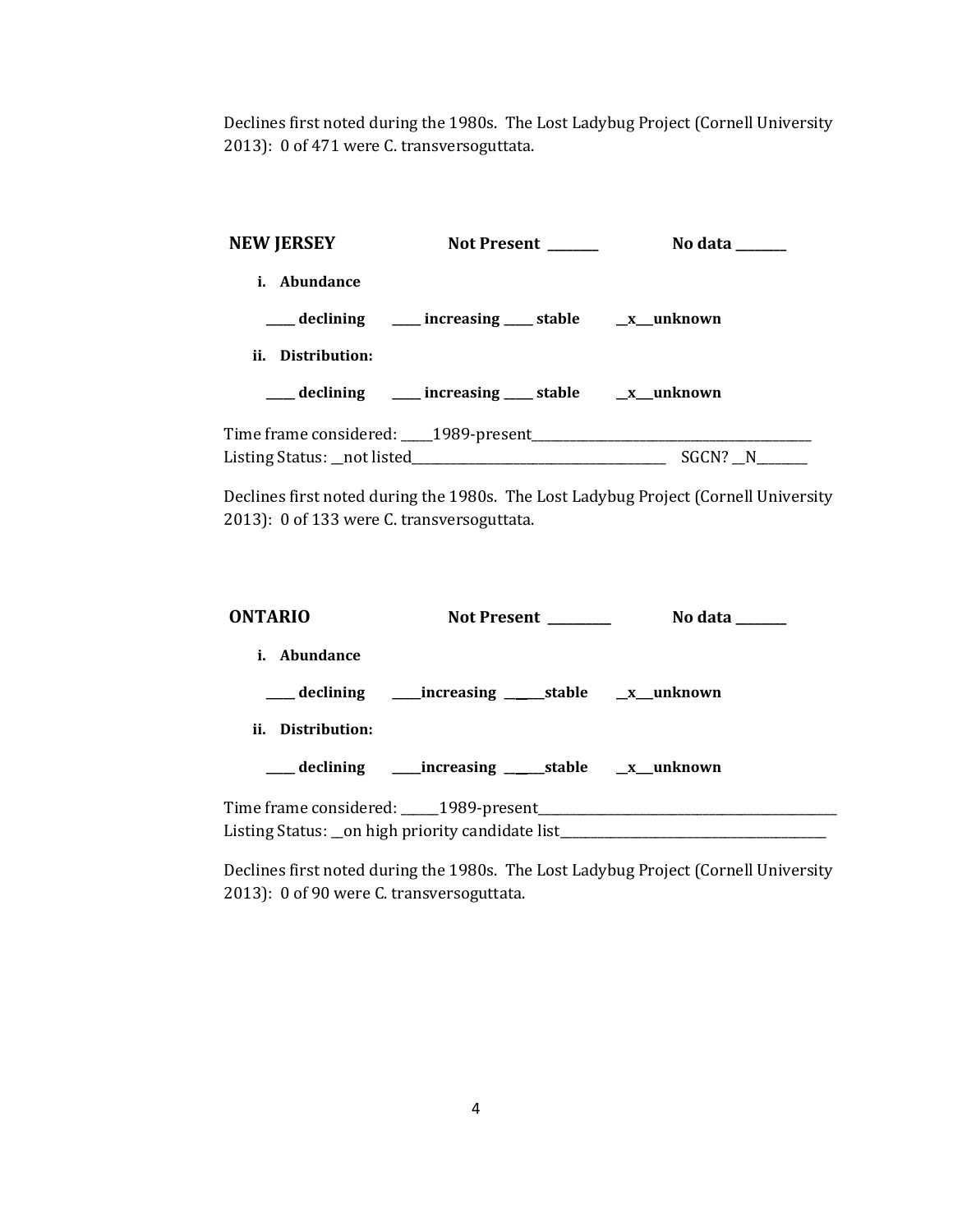| PENNSYLVANIA        | Not Present                                 | No data   |  |
|---------------------|---------------------------------------------|-----------|--|
| <i>i.</i> Abundance |                                             |           |  |
|                     | $x$ declining increasing stable $x$ unknown |           |  |
| ii. Distribution:   |                                             |           |  |
|                     | $x$ declining increasing stable $x$ unknown |           |  |
|                     |                                             |           |  |
|                     |                                             | $SGCN?$ N |  |

Declines first noted during the 1980s. The Lost Ladybug Project (Cornell University 2013): 0 of 407 were C. transversoguttata.

| <b>QUEBEC</b>       | Not Present _______                                               | No data $\_\_\_\_\_\_\_\_\_\_\_\$                                                |
|---------------------|-------------------------------------------------------------------|----------------------------------------------------------------------------------|
| <i>i.</i> Abundance |                                                                   |                                                                                  |
|                     | _x___ declining ______ increasing _______ stable ________ unknown |                                                                                  |
| ii. Distribution:   |                                                                   |                                                                                  |
|                     | _x___ declining _____increasing ______stable _____unknown         |                                                                                  |
|                     |                                                                   | Listing Status: ______on high priority candidate list___________________________ |

Declines first noted during the 1980s. The Lost Ladybug Project (Cornell University 2013): 1 of 101 was C. transversoguttata.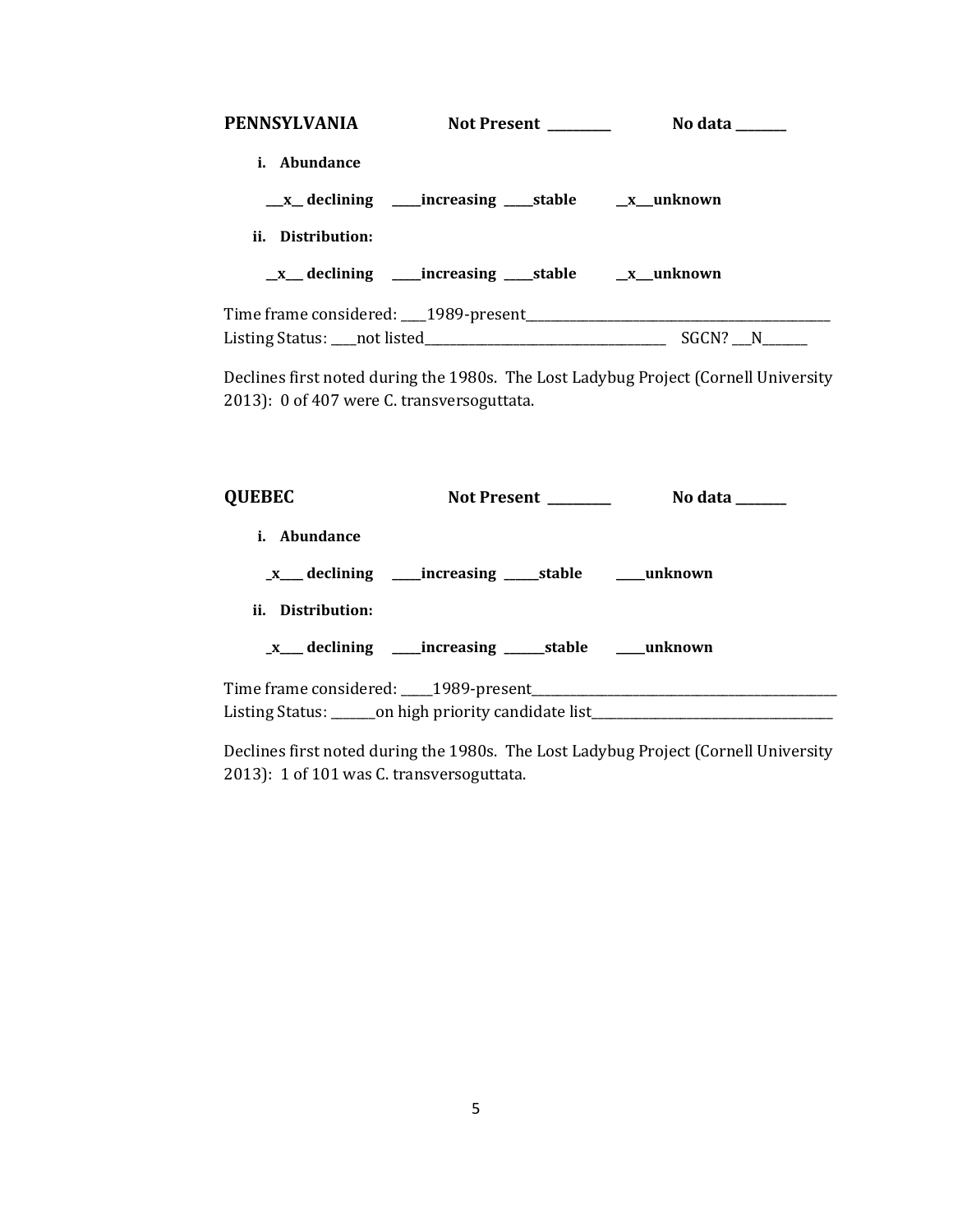| <b>VERMONT</b>      | Not Present                                                                      | No data ______ |
|---------------------|----------------------------------------------------------------------------------|----------------|
| <i>i.</i> Abundance |                                                                                  |                |
|                     | ____ declining _______increasing ______stable __________________________________ |                |
| ii. Distribution:   |                                                                                  |                |
|                     |                                                                                  |                |
|                     |                                                                                  |                |

Listing Status: \_\_\_\_not listed\_\_\_\_\_\_\_\_\_\_\_\_\_\_\_\_\_\_\_\_\_\_\_\_\_\_\_\_\_\_\_\_\_\_\_\_\_ SGCN? \_\_\_\_N\_\_\_\_\_\_\_\_

Declines first noted during the 1980s. The Lost Ladybug Project (Cornell University 2013): 0 of 172 were C. transversoguttata.

| d. NEW YORK                                                     | No data ______ |
|-----------------------------------------------------------------|----------------|
| <i>i.</i> Abundance                                             |                |
| $X$ declining ______ increasing ______ stable _________ unknown |                |
| ii. Distribution:                                               |                |
| $X$ declining _____ increasing _____ stable ______ unknown      |                |
|                                                                 |                |

Declines first noted during the 1980s. The Lost Ladybug Project (Cornell University 2013): 0 of 1639 were C. transversoguttata.

### **Monitoring in New York.**

This species, as well as other lady beetles, are the target of a citizen science project known as The Lost Ladybug Project. Participants search for, photograph, and submit images and locations of ladybugs.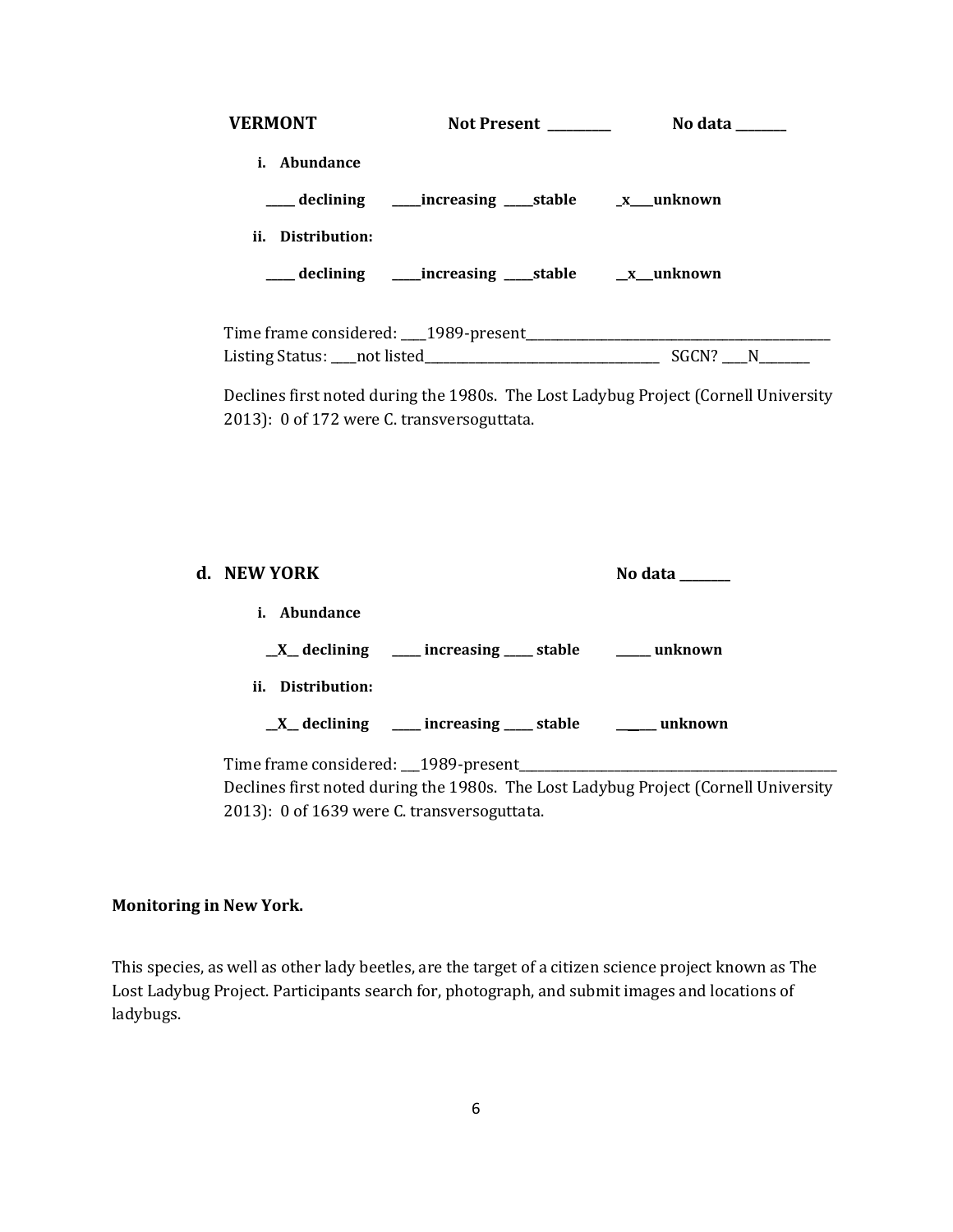### **Trends Discussion:**

Historically, C. transversoguttata was common throughout a large portion of North America extending from Labrador to Alaska and south to California. See map below from Gordon (1985).



Fig. 642. Distribution. Coccinella transverso<br/>guttata richardsoni (shaded); C. t. ephippiata (cross hatch, Greenland).

During the 1980s, a decline of many native lady beetles was noted, including C. transversoguttata. It appears the range has shifted to mostly the western portion of North America.



C. transversoguttata has not been found in New York State in recent years.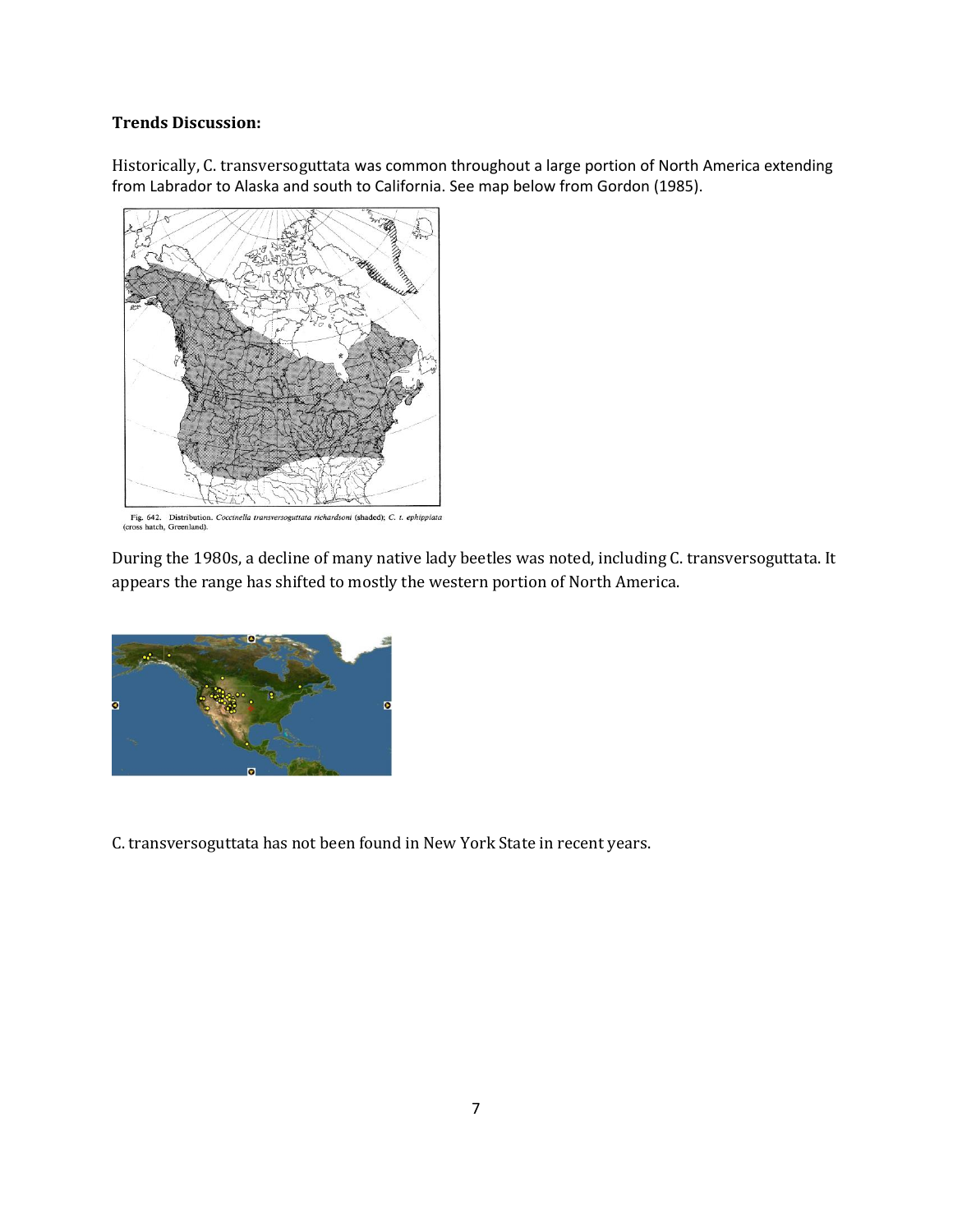# **III. New York Rarity, if known:**

| <b>Historic</b><br>(select one) | # of Animals | # of Locations | % of State |
|---------------------------------|--------------|----------------|------------|
| prior to 1970                   |              |                |            |
| prior to 1980                   |              |                |            |
| prior to 1990                   |              |                |            |

**Details of historic occurrence:**

Prior to the mid to late 1980s, C. transversoguttata was considered common in New York State.

| Current | # of Animals | # of Locations | % of State |
|---------|--------------|----------------|------------|
|         |              |                |            |

### **Details of current occurrence:**

C. transversoguttata has not been found in New York in recent years.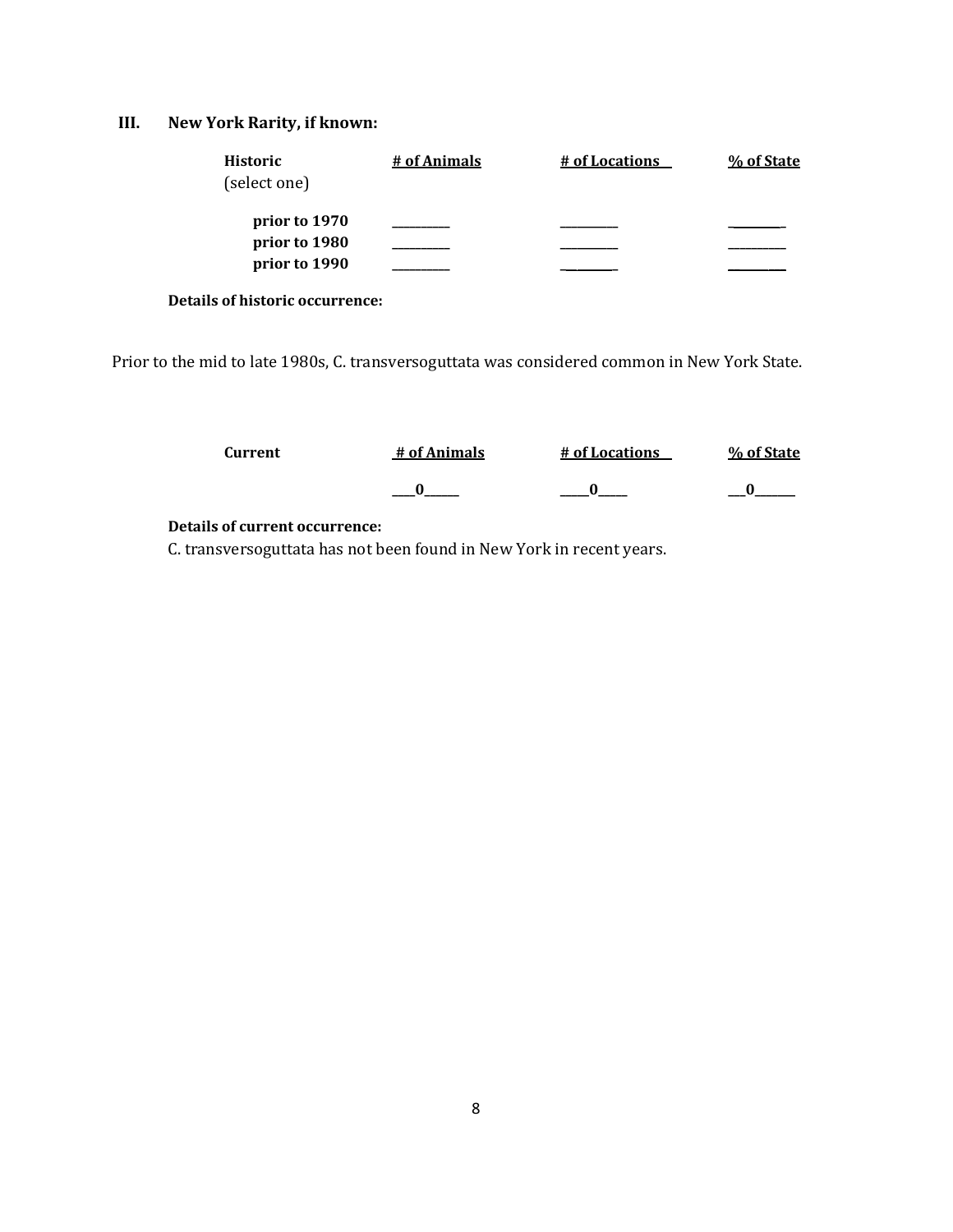**New York's Contribution to Species North American Range:**

| % of NA Range in New York | <b>Classification of New York Range</b> |
|---------------------------|-----------------------------------------|
| $-100$ (endemic)          | $\mathbf{x}$ Core (historically)        |
| 76-99                     | ___ Peripheral                          |
| 51-75                     | ___ Disjunct                            |
| 26-50                     | Distance to core population:            |
| - 1-25                    |                                         |

### **Rarity Discussion:**

This species has become increasingly rare in North America. It has been found at one location in the east (Quebec, Canada) since the beginning of the Lost Ladybug Project in 2000 (Cornell University 2013). It has not been found in New York recently, but was once considered common.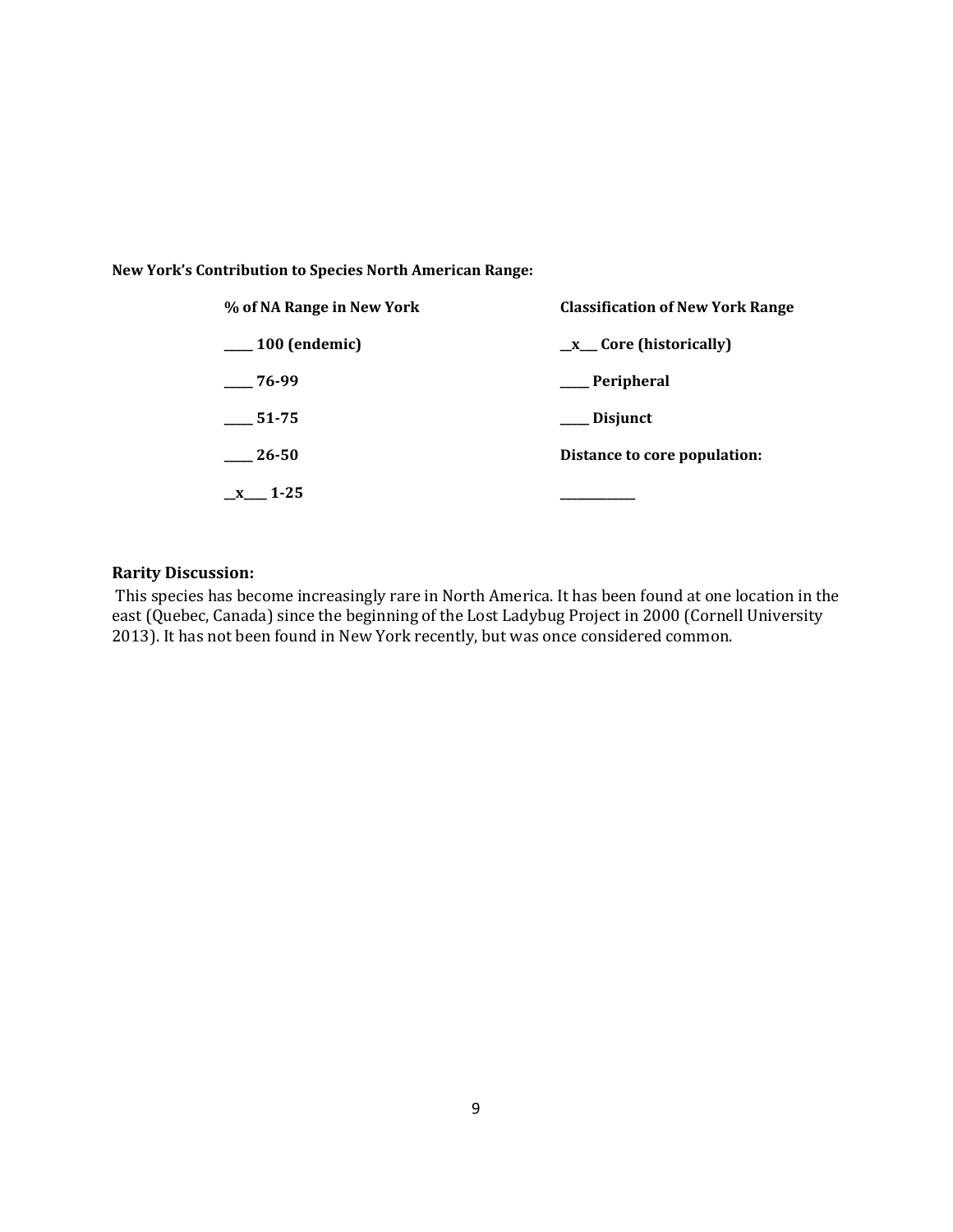# **IV. Primary Habitat or Community Type**

- **1.** Agricultural
- **2.** Open Shrubland/grassland
- **3.**

## **Habitat or Community Type Trend in New York:**

| $\mathbf{x}$ Declining<br><b>Stable</b>                            |                     | ___ Increasing ___ Unknown |
|--------------------------------------------------------------------|---------------------|----------------------------|
| Time frame of decline/increase: ____1880s to present______________ |                     |                            |
| <b>Habitat Specialist?</b>                                         | <b>Solution Yes</b> | $X \tN0$                   |
| <b>Indicator Species?</b>                                          | x Yes               | <b>No.</b>                 |

(Stephens and Losey (2003) suggested lady beetles are a good indicator of ecological health because of their sensitivity to natural enemies and anthropogenic influences.)

### **Habitat Discussion:**

C. transversoguttata prefer open habitats such as old fields, agricultural fields, meadows, and marshes.

Agricultural land has been declining in New York since the 1880s. Between 1940 and 1997, there was a 57% decline in farmed land in New York (Harmon et al. 2007).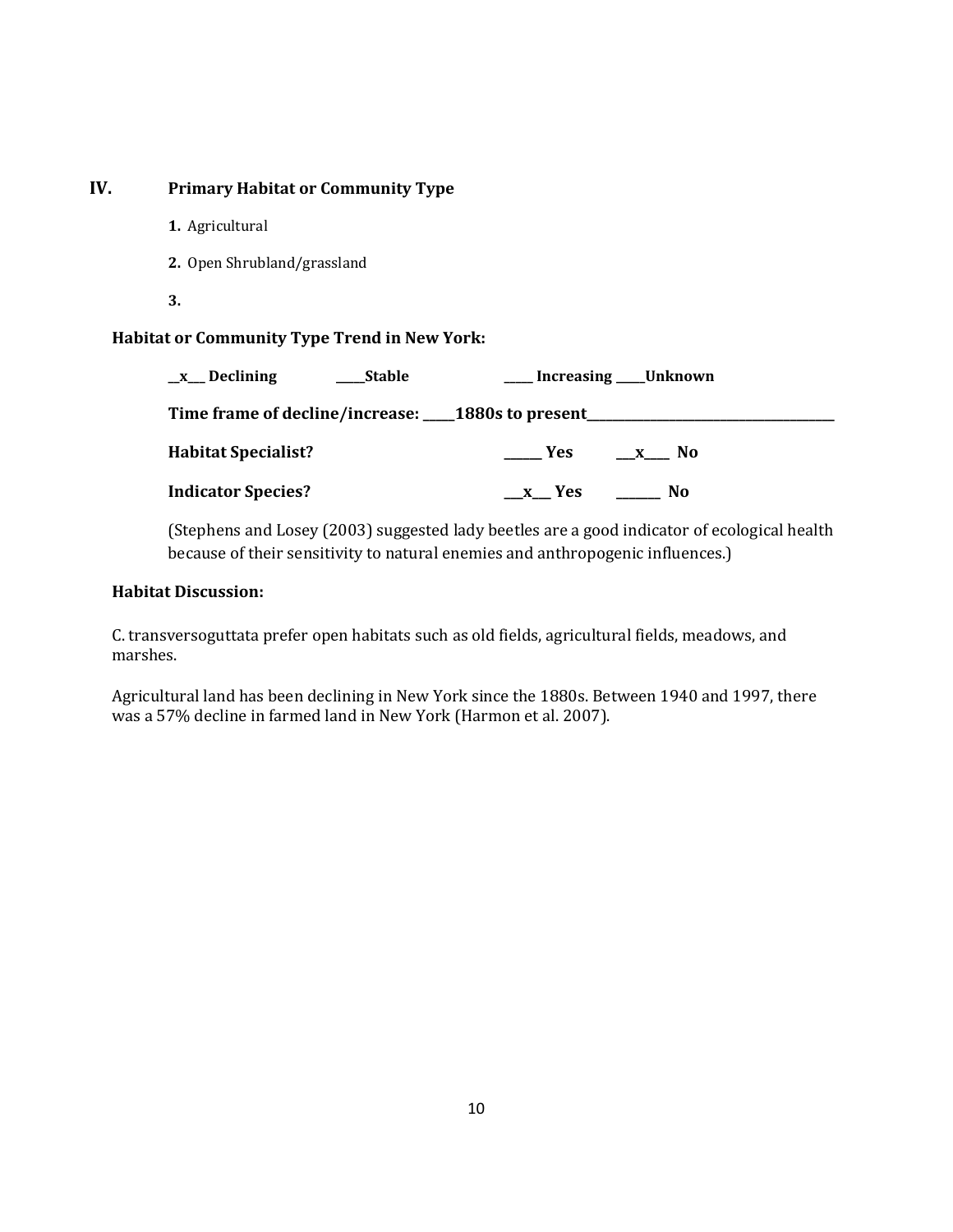- **V. New York Species Demographics and Life History**
	- **\_\_\_x\_\_\_ Breeder in New York**
		- **\_\_\_\_\_ Summer Resident**
		- **\_\_\_\_\_ Winter Resident**
		- **\_\_\_\_\_ Anadromous**

**\_\_x\_\_\_ Non-breeder in New York**

- **\_\_\_\_\_ Summer Resident**
- **\_\_\_\_\_ Winter Resident**
- **\_\_\_\_\_ Catadromous**

**\_\_\_\_\_ Migratory only**

**\_\_\_\_\_Unknown**

This species is present year-round.

## **Species Demographics and Life History Discussion:**

Mating and egg lying occur in the spring after temperatures rise above 12°C. This species is polygynadrous. There are usually two generations per season, but adults will continue to breed until the temperatures cool. Egg masses contain 20-30 eggs and are usually found near aphids. There are four larval instars before pupating. Adults overwinter.

Non-native lady beetles are predators of C. transversoguttata . In addition, they are likely outcompeting C. transversoguttata for resources. *Perilitus coccinellae*, a braconid wasp, parasitizes lady beetles. There are several other known pathogens and parasites of Coccinellidae (Graves 2013).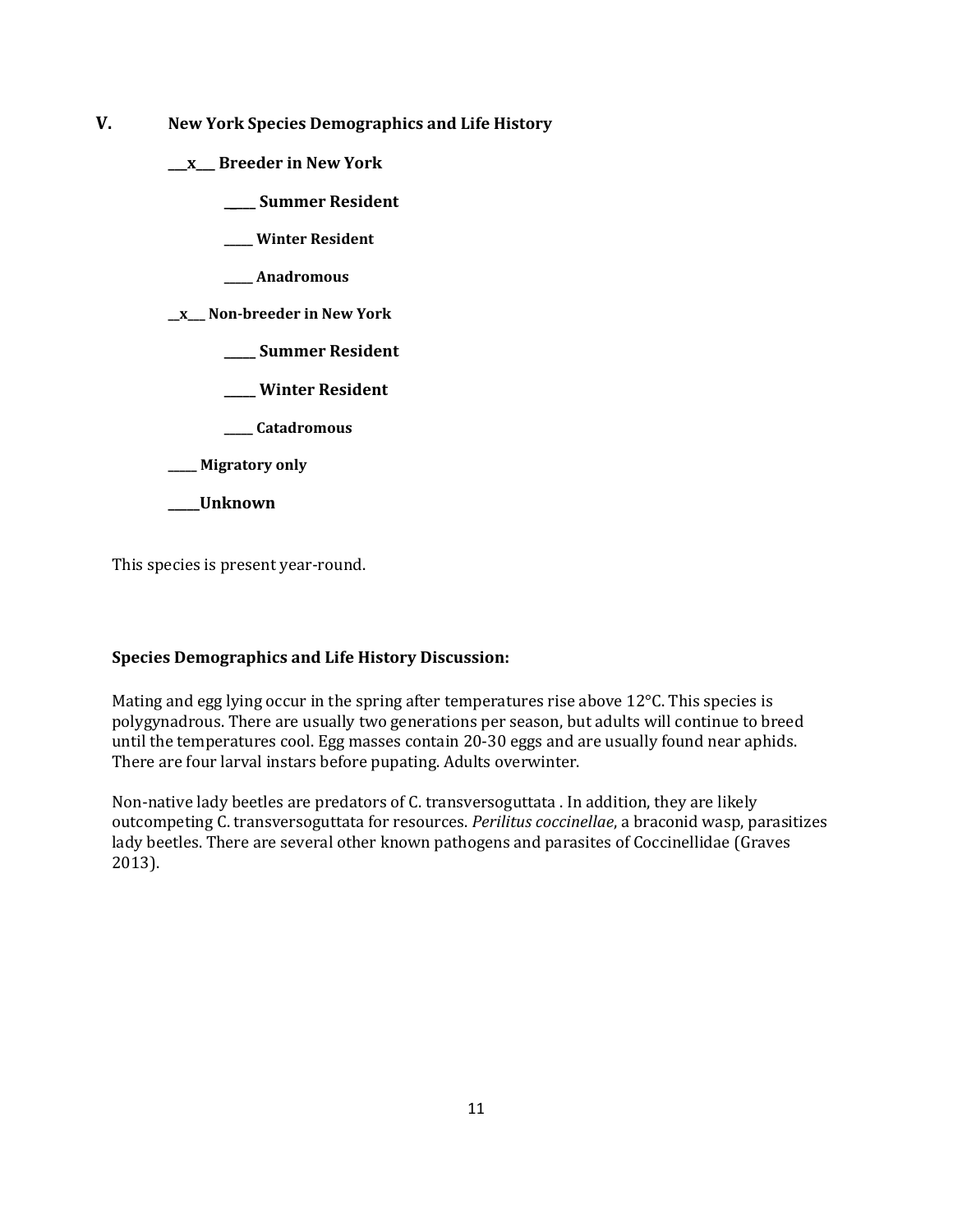## **VI. Threats:**

- 1. While it is difficult to prove, it appears this species has been displaced by the nonnative lady beetles via competition for resources, depredation, and possible inbreeding.
- 2. A decline in farming (farm/open habitat loss) has decreased the available suitable habitat.
- 3. Lady beetles appear to be sensitive pesticide use (Stephens and Losey 2003).

**Are there regulatory mechanisms that protect the species or its habitat in New York?**

**\_\_\_x\_\_\_\_ No \_\_\_\_\_ Unknown**

**\_\_\_\_\_\_ Yes (describe mechanism and whether adequate to protect species/habitat)**

**Describe knowledge of management/conservation actions that are needed for recovery/conservation, or to eliminate, minimize, or compensate for the identified threats:**

| <b>Conservation Actions</b>                  |                                              |  |
|----------------------------------------------|----------------------------------------------|--|
| <b>Action Category</b>                       | <b>Action</b>                                |  |
| 1 Species Management                         | Species Re-introduction                      |  |
| 2 Species Management                         | Ex-Situ Conservation (laboratory rearing)    |  |
| 3 Livelihood, Economic & Other<br>Incentives | Conservation Payment (farmland conservation) |  |
| 4 Add more lines if needed                   |                                              |  |

Additional research is needed to determine specific habitat needs. Additional survey work is needed to determine the full range and population size in New York. Consider incentives that encourage sustainable farming or reduced pesticide use.

Comments from Kathy O'Brien: Targeted searches are needed where the species has been recently found in other states to refine habitat needs. Then apply habitat knowledge to surveys in New York to locate populations. This would address loss of habitat threat, and would be applicable to any area in the state where potentially-occupied habitat exists. Conservations actions #1 and #2 above are not applicable until we have a better understanding of what the species' habitat needs are, and